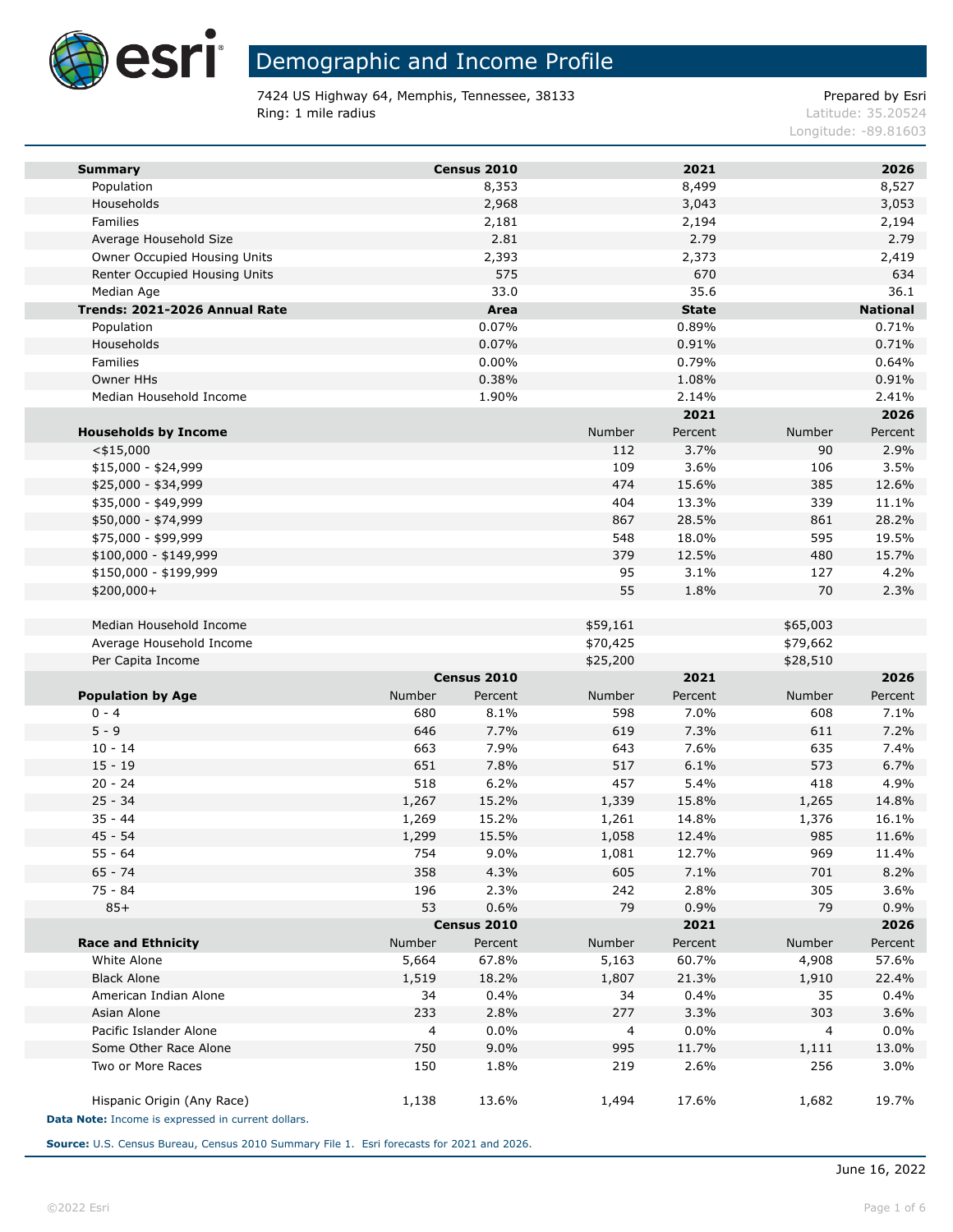

## Demographic and Income Profile

7424 US Highway 64, Memphis, Tennessee, 38133 Prepared by Esri Ring: 1 mile radius and the results of the contract of the contract of the contract of the contract of the contract of the contract of the contract of the contract of the contract of the contract of the contract of the con

Longitude: -89.81603





Percent

### 2021 Household Income



### 2021 Population by Race



<sup>2021</sup> Percent Hispanic Origin: 17.6%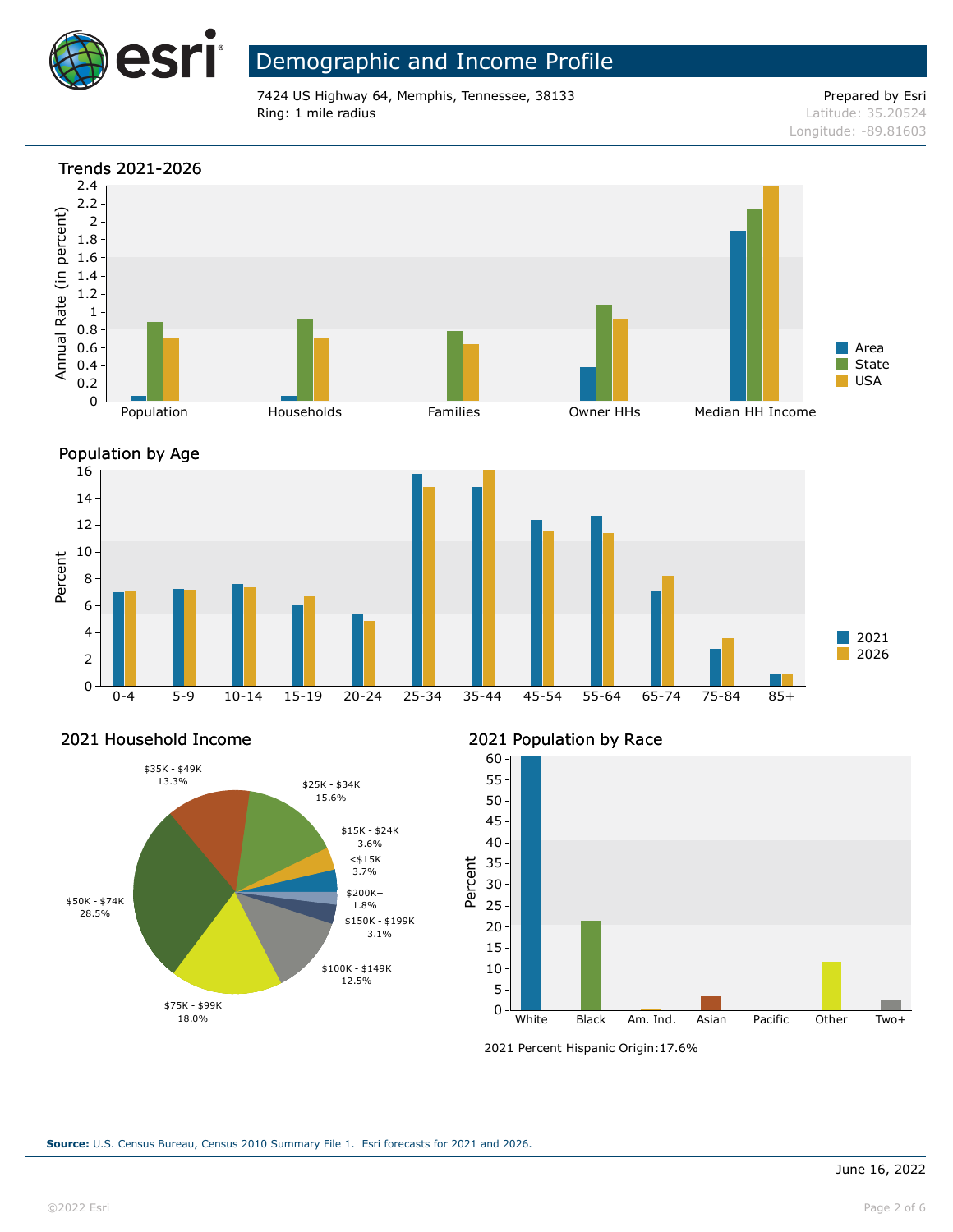

**Ta** 

### Demographic and Income Profile

7424 US Highway 64, Memphis, Tennessee, 38133 entitled and the Case of Prepared by Esri **Ring: 3 mile radius Contract Contract Contract Contract Contract Contract Contract Contract Contract Contract Contract Contract Contract Contract Contract Contract Contract Contract Contract Contract Contract Contract C** 

Longitude: -89.81603

| <b>Summary</b>                                     |        | Census 2010 |          | 2021         |          | 2026            |
|----------------------------------------------------|--------|-------------|----------|--------------|----------|-----------------|
| Population                                         |        | 64,868      |          | 65,855       |          | 65,982          |
| Households                                         |        | 24,809      |          | 25,426       |          | 25,469          |
| Families                                           |        | 17,494      |          | 17,607       |          | 17,580          |
| Average Household Size                             |        | 2.59        |          | 2.57         |          | 2.57            |
| Owner Occupied Housing Units                       |        | 17,889      |          | 17,741       |          | 18,025          |
| Renter Occupied Housing Units                      |        | 6,920       |          | 7,685        |          | 7,445           |
| Median Age                                         |        | 36.7        |          | 38.9         |          | 39.8            |
| Trends: 2021-2026 Annual Rate                      |        | Area        |          | <b>State</b> |          | <b>National</b> |
| Population                                         |        | 0.04%       |          | 0.89%        |          | 0.71%           |
| Households                                         |        | 0.03%       |          | 0.91%        |          | 0.71%           |
| Families                                           |        | $-0.03%$    |          | 0.79%        |          | 0.64%           |
| Owner HHs                                          |        | 0.32%       |          | 1.08%        |          | 0.91%           |
| Median Household Income                            |        | 2.41%       |          | 2.14%        |          | 2.41%           |
|                                                    |        |             |          | 2021         |          | 2026            |
| <b>Households by Income</b>                        |        |             | Number   | Percent      | Number   | Percent         |
| $<$ \$15,000                                       |        |             | 1,304    | 5.1%         | 983      | 3.9%            |
| \$15,000 - \$24,999                                |        |             | 1,182    | 4.6%         | 912      | 3.6%            |
| \$25,000 - \$34,999                                |        |             | 2,518    | 9.9%         | 2,263    | 8.9%            |
| \$35,000 - \$49,999                                |        |             | 3,506    | 13.8%        | 3,322    | 13.0%           |
| \$50,000 - \$74,999                                |        |             | 5,685    | 22.4%        | 5,293    | 20.8%           |
| \$75,000 - \$99,999                                |        |             | 4,097    | 16.1%        | 4,140    | 16.3%           |
| \$100,000 - \$149,999                              |        |             | 4,391    | 17.3%        | 5,154    | 20.2%           |
| \$150,000 - \$199,999                              |        |             | 1,491    | 5.9%         | 1,892    | 7.4%            |
| $$200,000+$                                        |        |             | 1,252    | 4.9%         | 1,511    | 5.9%            |
|                                                    |        |             |          |              |          |                 |
| Median Household Income                            |        |             | \$66,340 |              | \$74,740 |                 |
| Average Household Income                           |        |             | \$84,404 |              | \$95,507 |                 |
| Per Capita Income                                  |        |             | \$32,750 |              | \$37,051 |                 |
|                                                    |        | Census 2010 |          | 2021         |          | 2026            |
| <b>Population by Age</b>                           | Number | Percent     | Number   | Percent      | Number   | Percent         |
| $0 - 4$                                            | 4,142  | 6.4%        | 3,758    | 5.7%         | 3,767    | 5.7%            |
| $5 - 9$                                            | 4,226  | 6.5%        | 3,890    | 5.9%         | 3,839    | 5.8%            |
| $10 - 14$                                          | 4,641  | 7.2%        | 4,146    | 6.3%         | 4,037    | 6.1%            |
| $15 - 19$                                          | 4,488  | 6.9%        | 3,763    | 5.7%         | 3,771    | 5.7%            |
| $20 - 24$                                          | 4,202  | 6.5%        | 3,810    | 5.8%         | 3,520    | 5.3%            |
| $25 - 34$                                          | 9,303  | 14.3%       | 9,763    | 14.8%        | 9,151    | 13.9%           |
| $35 - 44$                                          | 8,436  | 13.0%       | 9,151    | 13.9%        | 9,870    | 15.0%           |
| $45 - 54$                                          | 9,744  | 15.0%       | 7,598    | 11.5%        | 7,671    | 11.6%           |
| $55 - 64$                                          | 8,070  | 12.4%       | 8,617    | 13.1%        | 7,583    | 11.5%           |
| 65 - 74                                            | 4,102  | 6.3%        | 6,838    | 10.4%        | 7,133    | 10.8%           |
| $75 - 84$                                          | 2,531  | 3.9%        | 3,201    | 4.9%         | 4,240    | 6.4%            |
| $85+$                                              | 983    | 1.5%        | 1,320    | 2.0%         | 1,400    | 2.1%            |
|                                                    |        | Census 2010 |          | 2021         |          | 2026            |
| <b>Race and Ethnicity</b>                          | Number | Percent     | Number   | Percent      | Number   | Percent         |
| White Alone                                        | 46,995 | 72.4%       | 43,298   | 65.7%        | 41,341   | 62.7%           |
| <b>Black Alone</b>                                 | 12,188 | 18.8%       | 15,021   | 22.8%        | 16,120   | 24.4%           |
| American Indian Alone                              | 197    | 0.3%        | 214      | 0.3%         | 225      | 0.3%            |
| Asian Alone                                        | 1,748  | 2.7%        | 2,134    | 3.2%         | 2,355    | 3.6%            |
| Pacific Islander Alone                             | 25     | 0.0%        | 26       | 0.0%         | 27       | 0.0%            |
| Some Other Race Alone                              | 2,489  | 3.8%        | 3,351    | 5.1%         | 3,781    | 5.7%            |
| Two or More Races                                  | 1,227  | 1.9%        | 1,811    | 2.7%         | 2,133    | 3.2%            |
|                                                    |        |             |          |              |          |                 |
| Hispanic Origin (Any Race)                         | 4,444  | 6.9%        | 5,981    | 9.1%         | 6,854    | 10.4%           |
| Data Note: Income is expressed in current dollars. |        |             |          |              |          |                 |
|                                                    |        |             |          |              |          |                 |

**Source:** U.S. Census Bureau, Census 2010 Summary File 1. Esri forecasts for 2021 and 2026.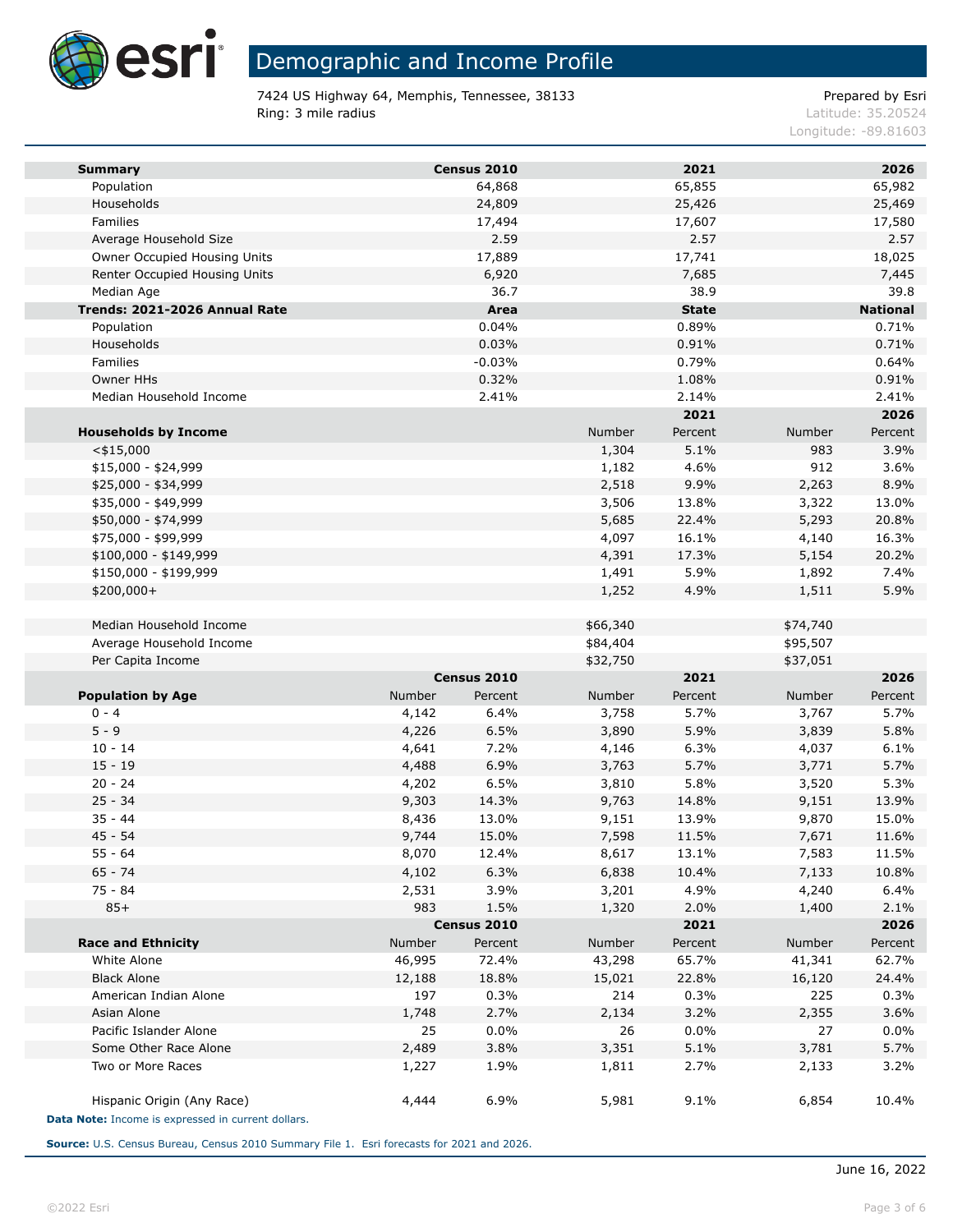

## Demographic and Income Profile

7424 US Highway 64, Memphis, Tennessee, 38133 Prepared by Esri Ring: 3 mile radius and the results of the contract of the contract of the contract of the contract of the contract of the contract of the contract of the contract of the contract of the contract of the contract of the con

Longitude: -89.81603







### 2021 Household Income



2021 Population by Race



<sup>2021</sup> Percent Hispanic Origin: 9.1%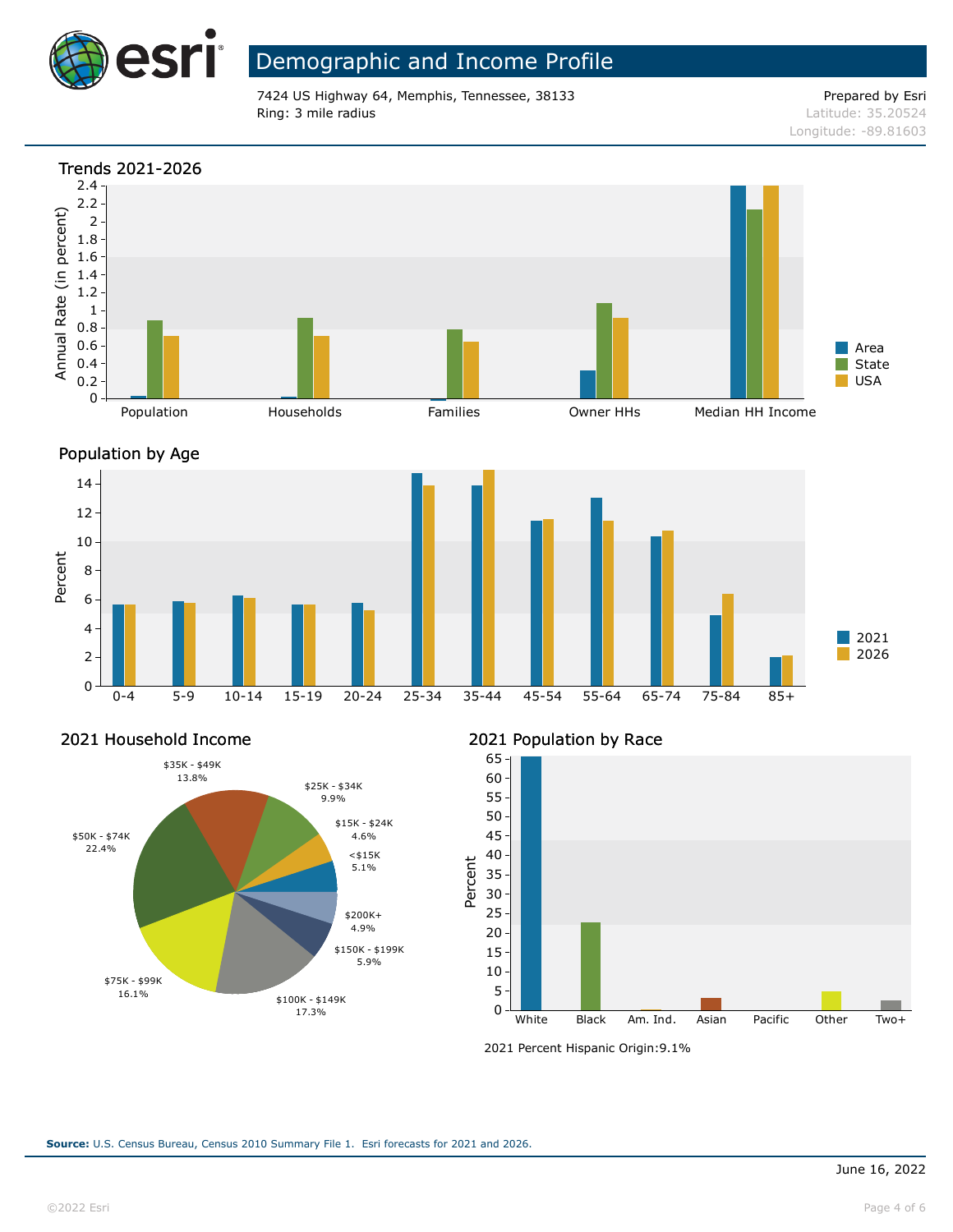

**Ta** 

### Demographic and Income Profile

7424 US Highway 64, Memphis, Tennessee, 38133 entitled and the Case of Prepared by Esri **Ring: 5 mile radius Contract Contract Contract Contract Contract Contract Contract Contract Contract Contract Contract Contract Contract Contract Contract Contract Contract Contract Contract Contract Contract Contract C** 

Longitude: -89.81603

| <b>Summary</b>                                     |         | Census 2010 |          | 2021         |               | 2026            |
|----------------------------------------------------|---------|-------------|----------|--------------|---------------|-----------------|
| Population                                         |         | 166,866     |          | 170,053      |               | 170,855         |
| Households                                         |         | 62,351      |          | 64,072       |               | 64,336          |
| Families                                           |         | 43,316      |          | 43,714       |               | 43,768          |
| Average Household Size                             |         | 2.58        |          | 2.57         |               | 2.57            |
| Owner Occupied Housing Units                       |         | 42,907      |          | 42,846       |               | 43,675          |
| Renter Occupied Housing Units                      |         | 19,444      |          | 21,226       |               | 20,660          |
| Median Age                                         |         | 35.3        |          | 37.4         |               | 38.0            |
| Trends: 2021-2026 Annual Rate                      |         | Area        |          | <b>State</b> |               | <b>National</b> |
| Population                                         |         | 0.09%       |          | 0.89%        |               | 0.71%           |
| Households                                         |         | 0.08%       |          | 0.91%        |               | 0.71%           |
| Families                                           |         | 0.02%       |          | 0.79%        |               | 0.64%           |
| Owner HHs                                          |         | 0.38%       |          | 1.08%        |               | 0.91%           |
| Median Household Income                            |         | 2.54%       |          | 2.14%        |               | 2.41%           |
|                                                    |         |             |          | 2021         |               | 2026            |
| <b>Households by Income</b>                        |         |             | Number   | Percent      | <b>Number</b> | Percent         |
| $<$ \$15,000                                       |         |             | 3,733    | 5.8%         | 2,891         | 4.5%            |
| $$15,000 - $24,999$                                |         |             | 3,998    | 6.2%         | 3,069         | 4.8%            |
| \$25,000 - \$34,999                                |         |             | 5,960    | 9.3%         | 5,432         | 8.4%            |
| \$35,000 - \$49,999                                |         |             | 8,249    | 12.9%        | 7,736         | 12.0%           |
| \$50,000 - \$74,999                                |         |             | 13,712   | 21.4%        | 12,947        | 20.1%           |
| \$75,000 - \$99,999                                |         |             | 10,173   | 15.9%        | 10,430        | 16.2%           |
| \$100,000 - \$149,999                              |         |             | 10,589   | 16.5%        | 12,313        | 19.1%           |
| \$150,000 - \$199,999                              |         |             | 3,857    | 6.0%         | 4,892         | 7.6%            |
| \$200,000+                                         |         |             | 3,798    | 5.9%         | 4,623         | 7.2%            |
|                                                    |         |             |          |              |               |                 |
| Median Household Income                            |         |             | \$66,294 |              | \$75,157      |                 |
| Average Household Income                           |         |             | \$85,925 |              | \$97,778      |                 |
| Per Capita Income                                  |         |             | \$32,521 |              | \$36,964      |                 |
|                                                    |         | Census 2010 |          | 2021         |               | 2026            |
| <b>Population by Age</b>                           | Number  | Percent     | Number   | Percent      | Number        | Percent         |
| $0 - 4$                                            | 10,871  | 6.5%        | 9,825    | 5.8%         | 9,897         | 5.8%            |
| $5 - 9$                                            | 11,093  | 6.6%        | 10,259   | 6.0%         | 9,975         | 5.8%            |
| $10 - 14$                                          | 12,259  | 7.3%        | 10,768   | 6.3%         | 10,566        | 6.2%            |
| $15 - 19$                                          | 11,732  | 7.0%        | 10,024   | 5.9%         | 9,926         | 5.8%            |
| $20 - 24$                                          | 11,043  | 6.6%        | 11,193   | 6.6%         | 10,204        | 6.0%            |
| $25 - 34$                                          | 25,770  | 15.4%       | 26,656   | 15.7%        | 26,804        | 15.7%           |
| $35 - 44$                                          | 24,768  | 14.8%       | 24,856   | 14.6%        | 25,698        | 15.0%           |
| $45 - 54$                                          | 24,330  | 14.6%       | 21,200   | 12.5%        | 20,872        | 12.2%           |
| $55 - 64$                                          | 18,692  | 11.2%       | 20,567   | 12.1%        | 19,117        | 11.2%           |
| $65 - 74$                                          | 9,156   | 5.5%        | 15,369   | 9.0%         | 16,023        | 9.4%            |
| 75 - 84                                            | 5,203   | 3.1%        | 6,768    | 4.0%         | 9,005         | 5.3%            |
| $85+$                                              | 1,948   | 1.2%        | 2,569    | 1.5%         | 2,767         | 1.6%            |
|                                                    |         | Census 2010 |          | 2021         |               | 2026            |
| <b>Race and Ethnicity</b>                          | Number  | Percent     | Number   | Percent      | Number        | Percent         |
| White Alone                                        | 102,093 | 61.2%       | 92,338   | 54.3%        | 87,549        | 51.2%           |
| <b>Black Alone</b>                                 | 50,322  | 30.2%       | 59,068   | 34.7%        | 62,381        | 36.5%           |
| American Indian Alone                              | 459     | 0.3%        | 485      | 0.3%         | 502           | 0.3%            |
| Asian Alone                                        | 5,467   | 3.3%        | 6,532    | 3.8%         | 7,157         | 4.2%            |
| Pacific Islander Alone                             | 82      | 0.0%        | 83       | 0.0%         | 85            | 0.0%            |
| Some Other Race Alone                              | 5,238   | 3.1%        | 6,909    | 4.1%         | 7,764         | 4.5%            |
| Two or More Races                                  | 3,205   | 1.9%        | 4,637    | 2.7%         | 5,417         | 3.2%            |
|                                                    |         |             |          |              |               |                 |
| Hispanic Origin (Any Race)                         | 10,049  | 6.0%        | 13,280   | 7.8%         | 15,165        | 8.9%            |
| Data Note: Income is expressed in current dollars. |         |             |          |              |               |                 |

**Source:** U.S. Census Bureau, Census 2010 Summary File 1. Esri forecasts for 2021 and 2026.